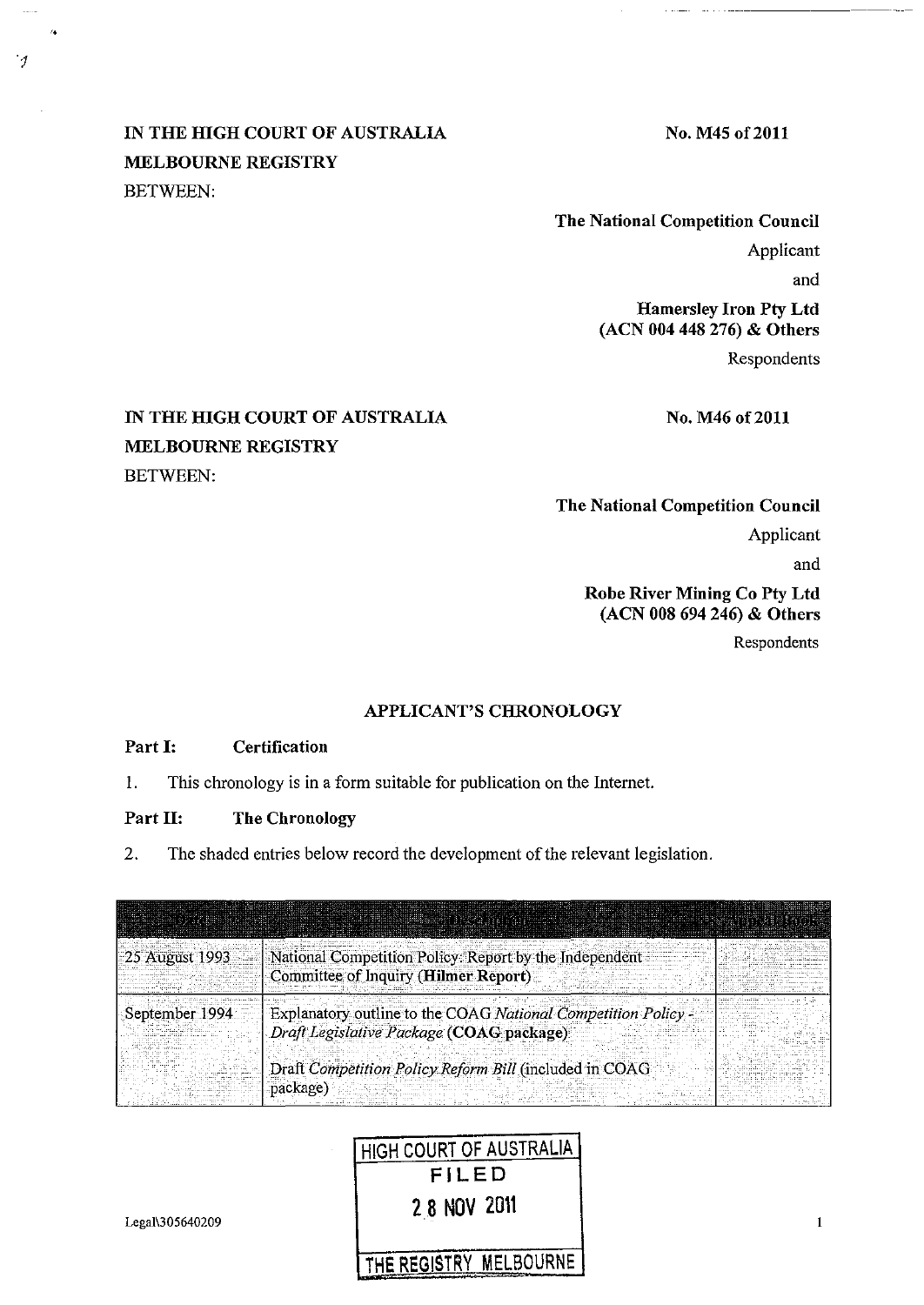|                   |                                                                                                                                                                                                                                                                                                                                                                                                                                                                                                                                                                      | in Shingari |
|-------------------|----------------------------------------------------------------------------------------------------------------------------------------------------------------------------------------------------------------------------------------------------------------------------------------------------------------------------------------------------------------------------------------------------------------------------------------------------------------------------------------------------------------------------------------------------------------------|-------------|
| 29 March 1995     | Second Reading Speech of the Competition Policy Reform Bill<br>1995                                                                                                                                                                                                                                                                                                                                                                                                                                                                                                  |             |
|                   | Explanatory Memorandum for Competition Policy Reform Bill<br>1995                                                                                                                                                                                                                                                                                                                                                                                                                                                                                                    |             |
| 11 April 1995     | <b>Competition Principles Agreement</b>                                                                                                                                                                                                                                                                                                                                                                                                                                                                                                                              |             |
| 1 March 2000      | Australian Competition Tribunal (Tribunal) decision in<br>Re Review of Freight Handling Services at Sydney International<br>Airport (2000) 156 FLR 10 (Sydney Airport No 1)                                                                                                                                                                                                                                                                                                                                                                                          |             |
| 11 October 2000   | Terms of reference issued to the Productivity Commission                                                                                                                                                                                                                                                                                                                                                                                                                                                                                                             |             |
| 4 May 2001        | Tribunal decision <i>Re Duke Eastern Gas Pipeline Ltd &amp; Ors</i><br>$(2001)$ 162 FLR 1 $(Duke)$                                                                                                                                                                                                                                                                                                                                                                                                                                                                   |             |
| 17 September 2002 | Productivity Commission Report No. 17, Review of the National<br>Access Regime released by Government together with<br>Government's Interim Response to the report which included the<br>response to the Productivity Commission recommendation 7.1<br>regarding amending Criterion (a).                                                                                                                                                                                                                                                                             |             |
| 20 February 2004  | Government Response to the Productivity Commission report.<br>No change to the government's position on the response regarding<br>Criterion (a).                                                                                                                                                                                                                                                                                                                                                                                                                     |             |
| 13 June 2004      | Fortescue Metals Group Ltd (FMG) applied to the National<br>Competition Council (Council) under s 44F(1) of the Trade<br>Practices Act (Act) for a recommendation that the service<br>comprising the Mt Newman rail line owned and operated by BHP<br>Billiton Iron Ore Pty Limited and BHP Billiton Minerals Pty Ltd<br>(together, BHPB) from a rail siding to be constructed in the<br>geographical vicinity of Mindy Mindy to port facilities at Port<br>Hedland and use of associated infrastructure (Mt Newman<br>Service) be declared for a period of 20 years |             |
| 2 June 2005       | Second Reading Speech and Explanatory Memorandum to the<br>Trade Practices Amendment (National Access Regime) Bill 2005<br>by which the government introduced an objects section into<br>Part IIIA (s.44AA) and amended Criterion (a) in response to the<br>Productivity Commission report.                                                                                                                                                                                                                                                                          |             |
| 24 March 2006     | The Council issued a recommendation that the Mt Newman<br>Service be declared for a period of 20 years.                                                                                                                                                                                                                                                                                                                                                                                                                                                              |             |
| 23 May 2006       | As the Treasurer did not publish a decision within 60 days, he was<br>deemed under s 44H(9) of the Act to have decided not to declare<br>the Mt Newman Service and to have published that decision.                                                                                                                                                                                                                                                                                                                                                                  |             |
| 9 June 2006       | FMG sought review of the Minister's deemed Mt Newman Service<br>decision by the Tribunal.                                                                                                                                                                                                                                                                                                                                                                                                                                                                            |             |

 $\mathbf{v}'$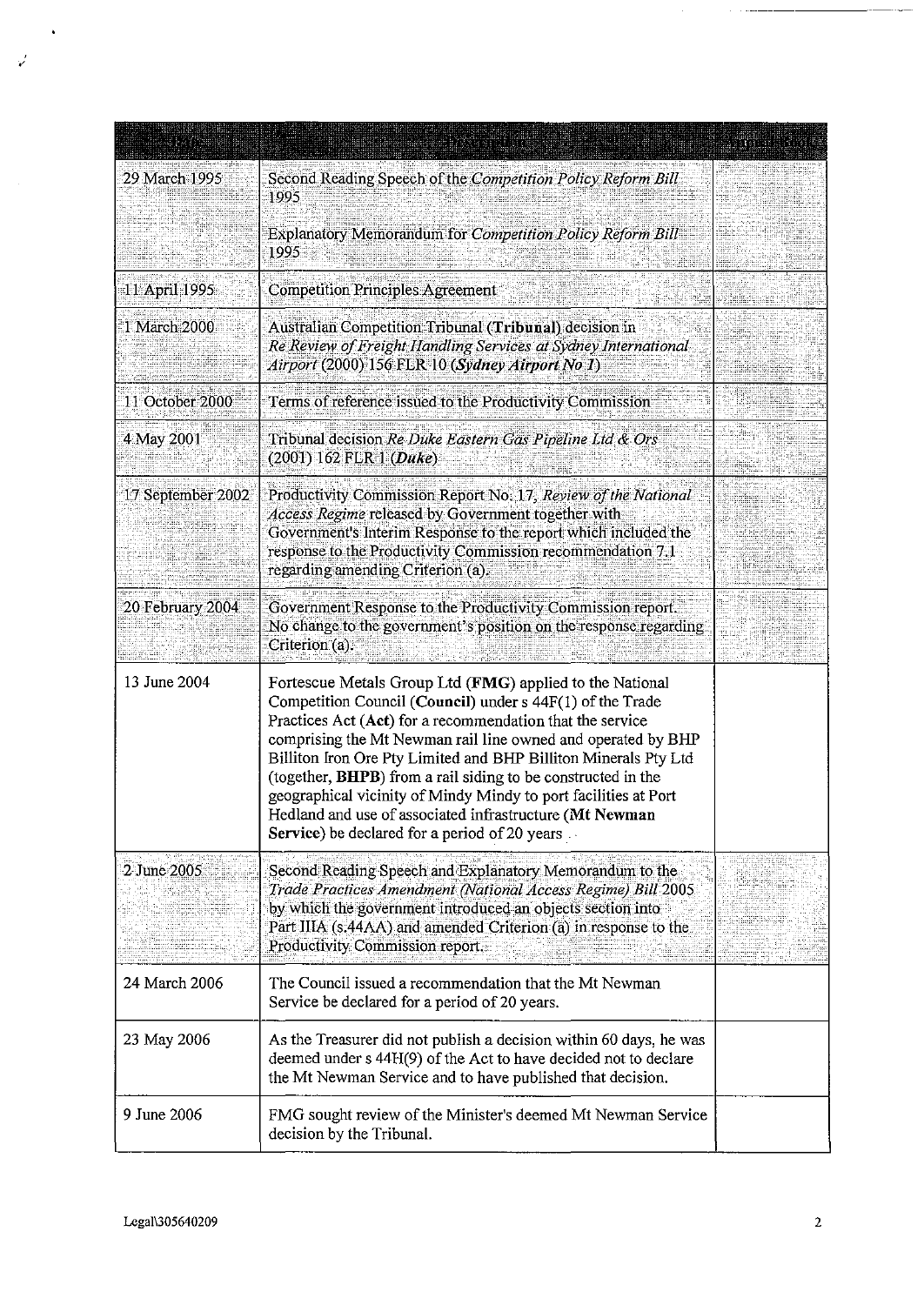| 8238             | <b>LANSION BILL</b>                                                                                                                                                                                                                                                                                                                                                               | urina klosti |
|------------------|-----------------------------------------------------------------------------------------------------------------------------------------------------------------------------------------------------------------------------------------------------------------------------------------------------------------------------------------------------------------------------------|--------------|
| 1 October 2006   | Amendments made by Trade Practices Amendment (National<br>Access Regime) Act 2006 take effect.                                                                                                                                                                                                                                                                                    |              |
| 16 November 2007 | The Pilbara Infrastructure Pty Ltd (TPI) applied to the Council<br>under $s$ 44 $F(1)$ of the Act for a recommendation that services<br>provided by certain parts of the Hamersley rail network<br>(Hamersley Service) be declared for a period of 20 years                                                                                                                       |              |
| 16 November 2007 | TPI applied to the Council under $s$ 44 $F(1)$ of the Act for a<br>recommendation that a service comprising the use of the<br>Goldsworthy rail line owned and operated by BHPB from a<br>location near Yarrie to Finucane Island in Port Hedland and all<br>points in between and use of associated infrastructure<br>(Goldsworthy Service) be declared for a period of 20 years  |              |
| 18 January 2008  | TPI applied to the Council under $s$ 44 $F(1)$ of the Act for a<br>recommendation that services provided by certain parts of the<br>Robe rail network (Robe Service) be declared for a period of 20<br>years                                                                                                                                                                      |              |
| 29 August 2008   | The Council issued a recommendation that each of the Hamersley<br>Service, the Goldsworthy Service and the Robe Service be<br>declared for a period of 20 years                                                                                                                                                                                                                   |              |
| 27 October 2008  | The Treasurer published his decision to accept the Council's<br>recommendations and declare those services under s 44H of the<br>Act for a period of 20 years                                                                                                                                                                                                                     |              |
| 13 November 2008 | Robe River Mining Co Pty Ltd, North Mining Ltd, Pilbara Iron<br>Pty Ltd, Rio Tinto Limited, Mitsui Iron Ore Development Pty Ltd,<br>Nippon Steel Australia Pty Ltd and Sumitomo Metal Australia Pty<br>Ltd (collectively Rio Robe) sought review of the Minister's Robe<br>Service declaration by the Tribunal                                                                    |              |
| 13 November 2008 | Hamersley Iron Pty Ltd, Hamersley Iron-Yandi Pty Ltd, Robe<br>River Mining Co Pty Ltd, North Mining Ltd, Pilbara Iron Pty Ltd,<br>Rio Tinto Limited, Mitsui Iron Ore Development Pty Ltd, Nippon<br>Steel Australia Pty Ltd and Sumitomo Metal Australia Pty Ltd<br>(collectively Rio Hamersley) sought review of the Minister's<br>Hamersley Service declaration by the Tribunal |              |
| 14 November 2008 | BHPB sought review of the Minister's Goldsworthy Service<br>declaration by the Tribunal                                                                                                                                                                                                                                                                                           |              |

 $\ddot{\phantom{1}}$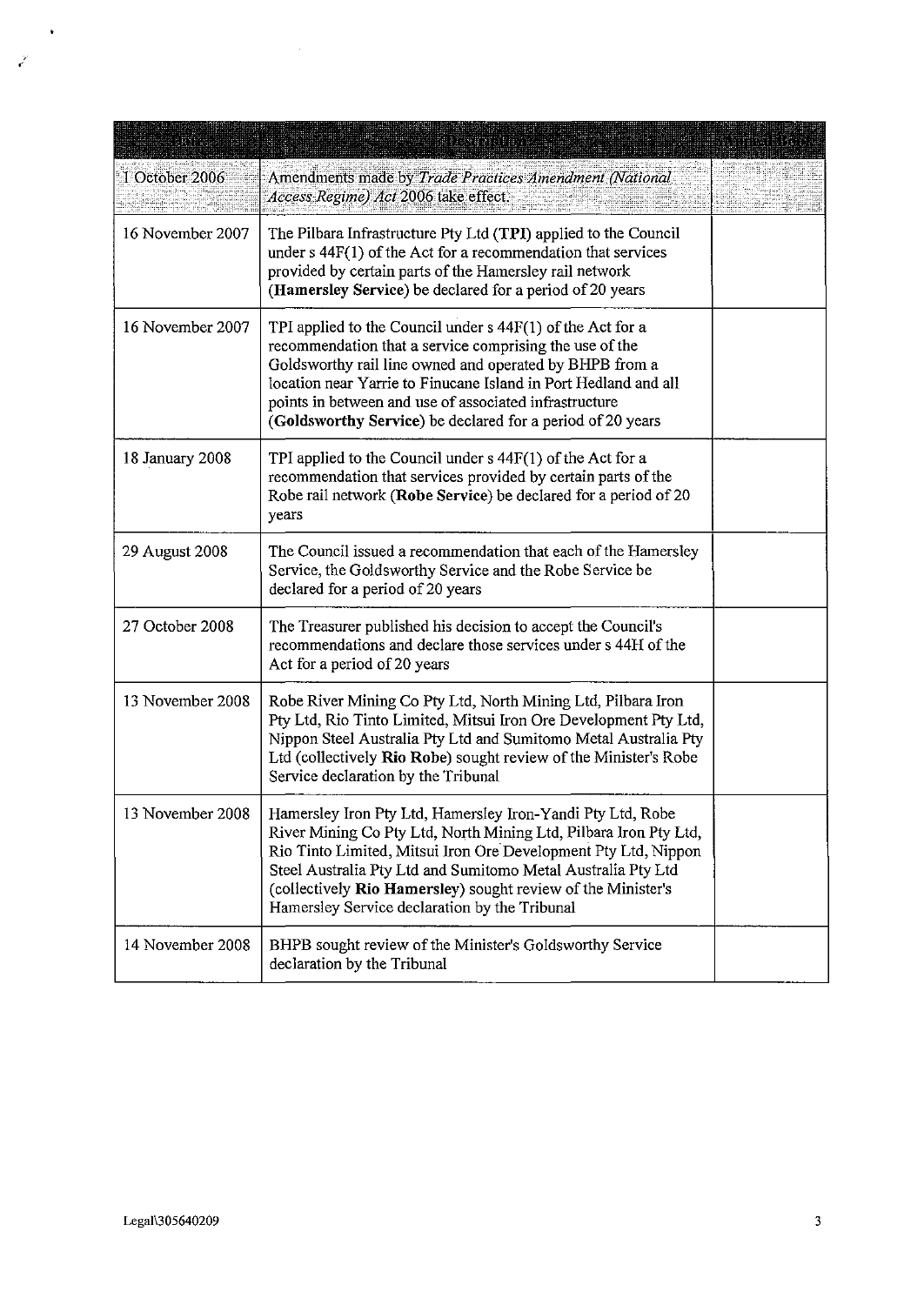| BRID            | <u>ACSERTING</u>                                                                                                                                                                                                                                                                                                                                                                                                                                                                                                                                                                                                                                                                                                                                                                                                                                                                                    |  |
|-----------------|-----------------------------------------------------------------------------------------------------------------------------------------------------------------------------------------------------------------------------------------------------------------------------------------------------------------------------------------------------------------------------------------------------------------------------------------------------------------------------------------------------------------------------------------------------------------------------------------------------------------------------------------------------------------------------------------------------------------------------------------------------------------------------------------------------------------------------------------------------------------------------------------------------|--|
| 29 October 2009 | Trade Practices Amendment (Infrastructure Access) Bill 2009<br>introduced and Explanatory Memorandum released. The Bill<br>amended Part IIIA by introducing mandatory time frames,<br>limiting the scope of merits review, providing a mechanism for<br>parties contemplating the development of new facilities to obtain<br>advance rulings that services provided by proposed infrastructure<br>will be ineligible for declaration based on the criteria in s.44H(4)<br>and changes to the access undertaking provisions. The<br>Explanatory Memorandum says that, "The Bill gives effect to<br>certain provisions of the Council of Australian Governments<br>Competition and Infrastructure Reform Agreement and introduces<br>other measures to increase regulatory certainty and to streamline<br>administrative processes associated with the application of the<br>National Access Regime." |  |
| March 2010      | Economics Legislation Committee Report on Trade Practices<br>Amendment (Infrastructure Access) Bill 2009 released.                                                                                                                                                                                                                                                                                                                                                                                                                                                                                                                                                                                                                                                                                                                                                                                  |  |
| 30 June 2010    | The Tribunal determined that:                                                                                                                                                                                                                                                                                                                                                                                                                                                                                                                                                                                                                                                                                                                                                                                                                                                                       |  |
|                 | the decision of the Treasurer deemed to have been made on<br>23 May 2006 not to declare the Mt Newman Service be<br>affirmed;                                                                                                                                                                                                                                                                                                                                                                                                                                                                                                                                                                                                                                                                                                                                                                       |  |
|                 | the decision of the Treasurer made on 27 October 2008, to<br>declare the Robe Service commencing on 19 November<br>2008 and expiring on 19 November 2028 be varied so as to<br>expire on 19 November 2018;                                                                                                                                                                                                                                                                                                                                                                                                                                                                                                                                                                                                                                                                                          |  |
|                 | the decision of the Treasurer made on 27 October 2008, to<br>declare the Hamersley Service commencing on<br>19 November 2008 and expiring on 19 November 2028 be<br>set aside; and                                                                                                                                                                                                                                                                                                                                                                                                                                                                                                                                                                                                                                                                                                                  |  |
|                 | the decision of the Treasurer made on 27 October 2008 to<br>declare the Goldsworthy Service be affirmed.                                                                                                                                                                                                                                                                                                                                                                                                                                                                                                                                                                                                                                                                                                                                                                                            |  |
| 14 July 2010    | Amendments made by Trade Practices Amendment<br>(Infrastructure Access) Bill 2009 take effect.                                                                                                                                                                                                                                                                                                                                                                                                                                                                                                                                                                                                                                                                                                                                                                                                      |  |
| 13 August 2010  | FMG and TPI (together, Fortescue) applied to the Federal Court<br>for review of:                                                                                                                                                                                                                                                                                                                                                                                                                                                                                                                                                                                                                                                                                                                                                                                                                    |  |
|                 | the Tribunal's determination in respect of the Hamersley<br>Service (VID616 of 2010); and                                                                                                                                                                                                                                                                                                                                                                                                                                                                                                                                                                                                                                                                                                                                                                                                           |  |
|                 | the Tribunal's determination in respect of the Robe Service<br>(VID687 of 2010).                                                                                                                                                                                                                                                                                                                                                                                                                                                                                                                                                                                                                                                                                                                                                                                                                    |  |
| 13 August 2010  | Rio Robe applied to the Federal Court (VID686 of 2010) for<br>review of to the Tribunal's determination in respect of the Robe<br>Service.                                                                                                                                                                                                                                                                                                                                                                                                                                                                                                                                                                                                                                                                                                                                                          |  |

 $\ddot{\phantom{1}}$ 

 $\mathcal{A}^{\mathcal{A}}$ 

 $\bar{\mathcal{A}}$ 

 $\mathcal{L}$ 

a mala sa ma<del>lawan</del>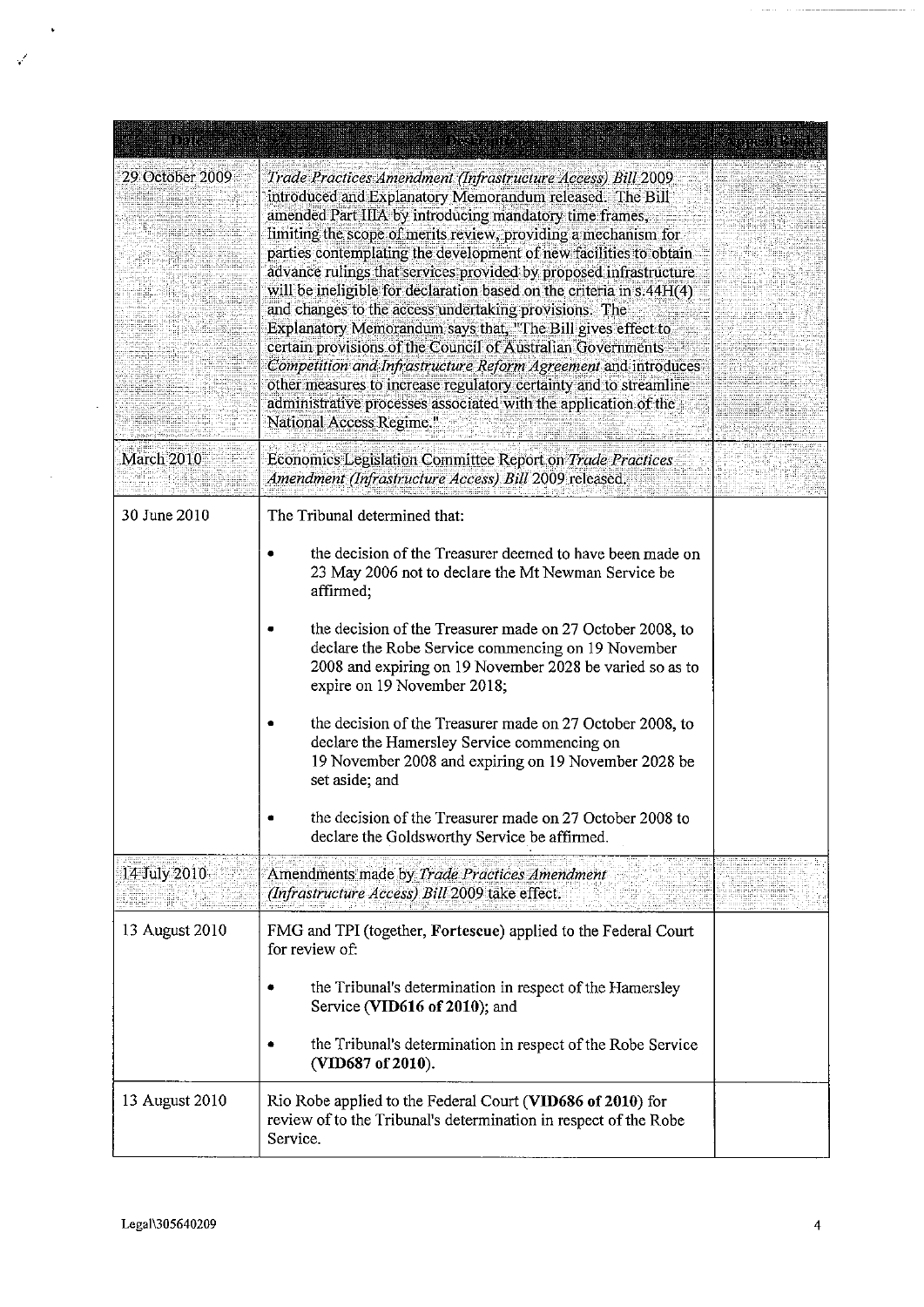| <u>iyaa</u>       | <u> Presidenti p</u>                                                                                                                                                                                                                                                                                                                                                  | <u>i li natalitan n</u> |
|-------------------|-----------------------------------------------------------------------------------------------------------------------------------------------------------------------------------------------------------------------------------------------------------------------------------------------------------------------------------------------------------------------|-------------------------|
| 27 September 2010 | The Council sought leave to intervene in proceedings VID616 and<br>VID686 of 2010 in relation to certain specified grounds including<br>the test to be applied in criterion (b).                                                                                                                                                                                      |                         |
| 1 October 2010    | BHPB sought leave to be made parties to proceedings VID616,<br>VID686 and VID687 of 2010.                                                                                                                                                                                                                                                                             |                         |
| 14 October 2010   | Orders were made that:                                                                                                                                                                                                                                                                                                                                                |                         |
|                   | the Council have leave to intervene in VID616 and VID686<br>of 2010;                                                                                                                                                                                                                                                                                                  |                         |
|                   | BHPB be made parties to VID616, VID686 and VID687 of<br>2010                                                                                                                                                                                                                                                                                                          |                         |
| 29 October 2010   | Rio Hamersley filed a notice of contention in VID616 of 2010,<br>contending that the determination of the Tribunal should be<br>affirmed on a number of grounds which were erroneously decided<br>or not decided by the Tribunal in relation to:                                                                                                                      |                         |
|                   | the application of criterion (b);                                                                                                                                                                                                                                                                                                                                     |                         |
|                   | the Tribunal's failure to consider whether it would be<br>economical for anyone to develop another facility that<br>could provide part of the Hamersley Service;                                                                                                                                                                                                      |                         |
|                   | the application of criterion (a); and                                                                                                                                                                                                                                                                                                                                 |                         |
|                   | the Tribunal's consideration of the power of the Australian<br>Competition & Consumer Commission to compel the<br>expansion of the capacity of a facility.                                                                                                                                                                                                            |                         |
| 29 October 2010   | Fortescue filed a notice of contention in VID616, VID686 and<br>VID687 of 2010, contending that if the Court were to hold that the<br>Tribunal erred in adopting the "natural monopoly test" in applying<br>criterion (b), then the Court should find that the Tribunal should<br>have adopted a "net social benefit test" and found that that test<br>was satisfied. |                         |
| 16 May 2011       | The Full Federal Court (Keane CJ, Mansfield and Middleton JJ)<br>made orders:                                                                                                                                                                                                                                                                                         |                         |
|                   | dismissing the applications made by Fortescue; and                                                                                                                                                                                                                                                                                                                    |                         |
|                   | in respect of the application made by Rio Robe, that:                                                                                                                                                                                                                                                                                                                 |                         |
|                   | the determination of the Tribunal on 30 June 2010<br>to vary the period of declaration of the Robe Service<br>be set aside; and                                                                                                                                                                                                                                       |                         |
|                   | the decision of the Treasurer made on 27 October<br>2008 to declare the Robe Service be set aside.                                                                                                                                                                                                                                                                    |                         |

.

 $\frac{1}{2}$  and  $\frac{1}{2}$ 

 $\bullet$